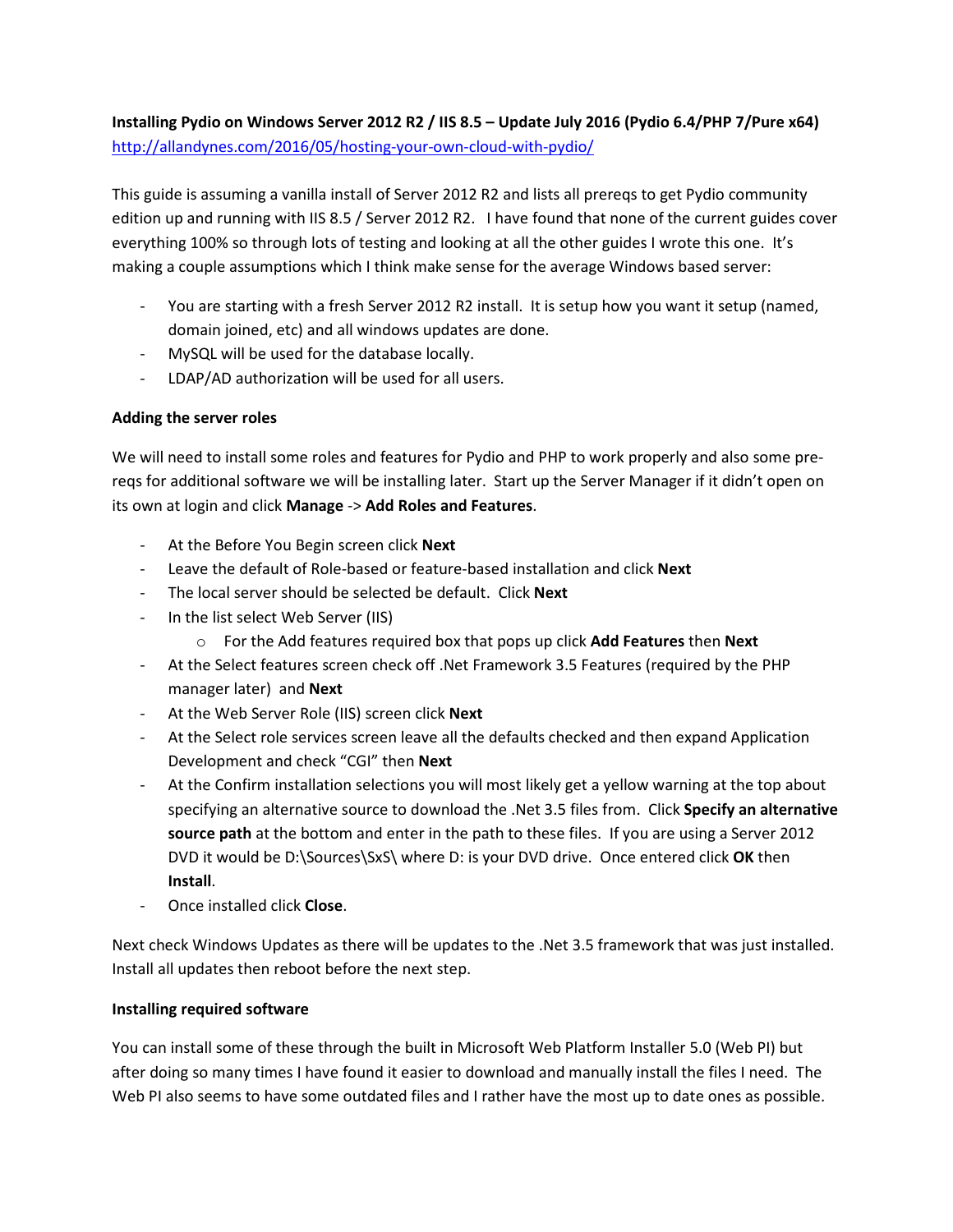First download PHP 7: http://windows.php.net/download/ . You want the one labeled "VC14 x64 Non Thread Safe". Extract the zip file to C:\Program Files\PHP.

PHP Manager is next so download the x64 version:

https://phpmanager.codeplex.com/releases/view/69115. It still lists as for IIS 7 but there have been no changes and works fine on IIS8/8.5.

PHP requires the Microsoft Visual C++ 2015 Redistributable and MySQL requires 2013. Download the 64-bit version of 2015 here: https://www.microsoft.com/en-us/download/details.aspx?id=48145 and the 64-bit version of 2013 here: https://www.microsoft.com/en-us/download/details.aspx?id=40784 then install both.

Download MySQL here: https://dev.mysql.com/downloads/windows/installer/5.7.html. There is an online/web install and an offline. I usually grab the offline msi. It contains both the 32-bit and 64-bit install. Do a Custom install and select MySQL Server x64 under the MySQLServers group and then MySQL Workbench x64 under the Applications group. Once it's done select the "Server Machine" config type then Next. Enter in a root password and write it down as you'll need it later to create your database. Click next through the remaining screens then Execute and Finish and Next and uncheck Start Workbench then Finish again to finish the install.

You will need the Microsoft URL Rewrite 2.0 module for public links to redirect correctly. Get that here: http://go.microsoft.com/fwlink/?LinkID=615137 and install it.

Lastly download and install the WinCache extension:

https://sourceforge.net/projects/wincache/files/development/wincache-2.0.0.6-dev-7.0-nts-vc14 x64.exe/download and run that. It will extract some files to the directory of your choosing. Copy the file php\_wincache.dll to the C:\Program Files\PHP\ext directory. This will help speed up PHP on your Windows server dramatically.

# Download Pydio

Download the latest community version of Pydio from

https://sourceforge.net/projects/ajaxplorer/files/pydio/stable-channel/ . Unzip the zip file to C:\inetpub\wwwroot\pydio or whatever name you choose. For my server I called the folder "cloud.mydomain.com" which I will be using throughout these instructions. Now I have found that public links do not work because of a later requests filtering rule on the data directory. For this reason I MOVE the public directory one directory higher off the root as such: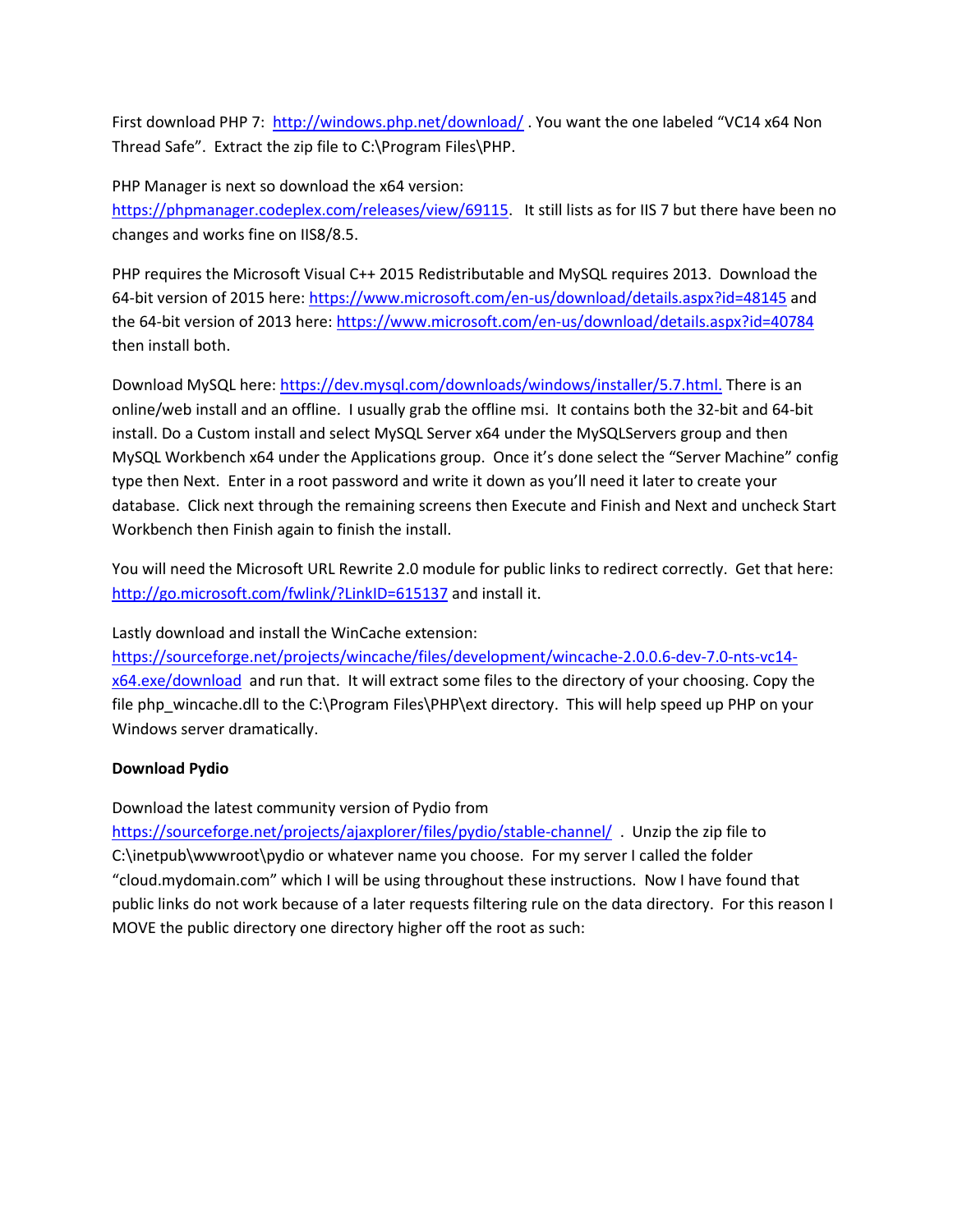| A<br>Name         | Date modified     | Type                 | Size         |
|-------------------|-------------------|----------------------|--------------|
| conf              | 8/12/2015 4:21 PM | File folder          |              |
| core              | 8/12/2015 4:21 PM | File folder          |              |
| data              | 8/12/2015 4:21 PM | File folder          |              |
| phpunit           | 8/12/2015 4:21 PM | File folder          |              |
| plugins           | 8/12/2015 4:21 PM | File folder          |              |
| public            | 8/12/2015 4:21 PM | File folder          |              |
| .htaccess         | 8/12/2015 4:21 PM | <b>HTACCESS File</b> | 2 KB         |
| base.conf.php     | 8/12/2015 4:21 PM | <b>PHP File</b>      | 2 KB         |
| cmd.php           | 8/12/2015 4:21 PM | <b>PHP File</b>      | <b>10 KB</b> |
| content.php       | 8/12/2015 4:21 PM | <b>PHP File</b>      | 1 KB         |
| dav.php           | 8/12/2015 4:21 PM | <b>PHP File</b>      | 5 KB         |
| index.php         | 8/12/2015 4:21 PM | <b>PHP File</b>      | 7 KB         |
| index_shared.php  | 8/12/2015 4:21 PM | <b>PHP File</b>      | 1 KB         |
| publicLet.inc.php | 8/12/2015 4:21 PM | <b>PHP File</b>      | 2 KB         |
| rest.php          | 8/12/2015 4:21 PM | <b>PHP File</b>      | 4 KB         |
| runTests.php      | 8/12/2015 4:21 PM | <b>PHP File</b>      | <b>10 KB</b> |
|                   |                   |                      |              |

Once the public folder is moved up a directory browse into it and delete the index.htm. We're going to add a handler later to redirect people trying to browse the public folder over to our custom 404 error page.

## Configuring PHP

There are some settings to change in PHP to make Pydio happy. Startup Internet Information Services (IIS) Manager then click on your server in the tree on the left. You will probably get a prompt about the Microsoft Web Platform. Click the "Do not show this message" box and then No. Double click the PHP Manager and you should have a yellow warning that PHP is not enabled. Click "Register new PHP version":



Click the browse button (three dots) and select C:\Program Files\PHP\php-cgi.exe then OK. Now click the Set Runtime Limits link. Here is one thing that will limit your ability to upload large files. Personally I have my "Maximum POST size" and "Upload Maximum File Size" both set to 512M, my "Maximum Input Time" set to 300, and my "Memory Limit" set to 512M. Set as appropriate for your environment then click the Apply button in the top right then Back to main page.

Let's turn on some extensions. Click "Enable or disable an extension" then in the Disabled list find php\_wincache.dll and click Enable in the top right. Next find php\_ldap.dll which we will need for LDAP/AD authentication and also php\_com\_dotnet.dll for PHP command line to work and enable both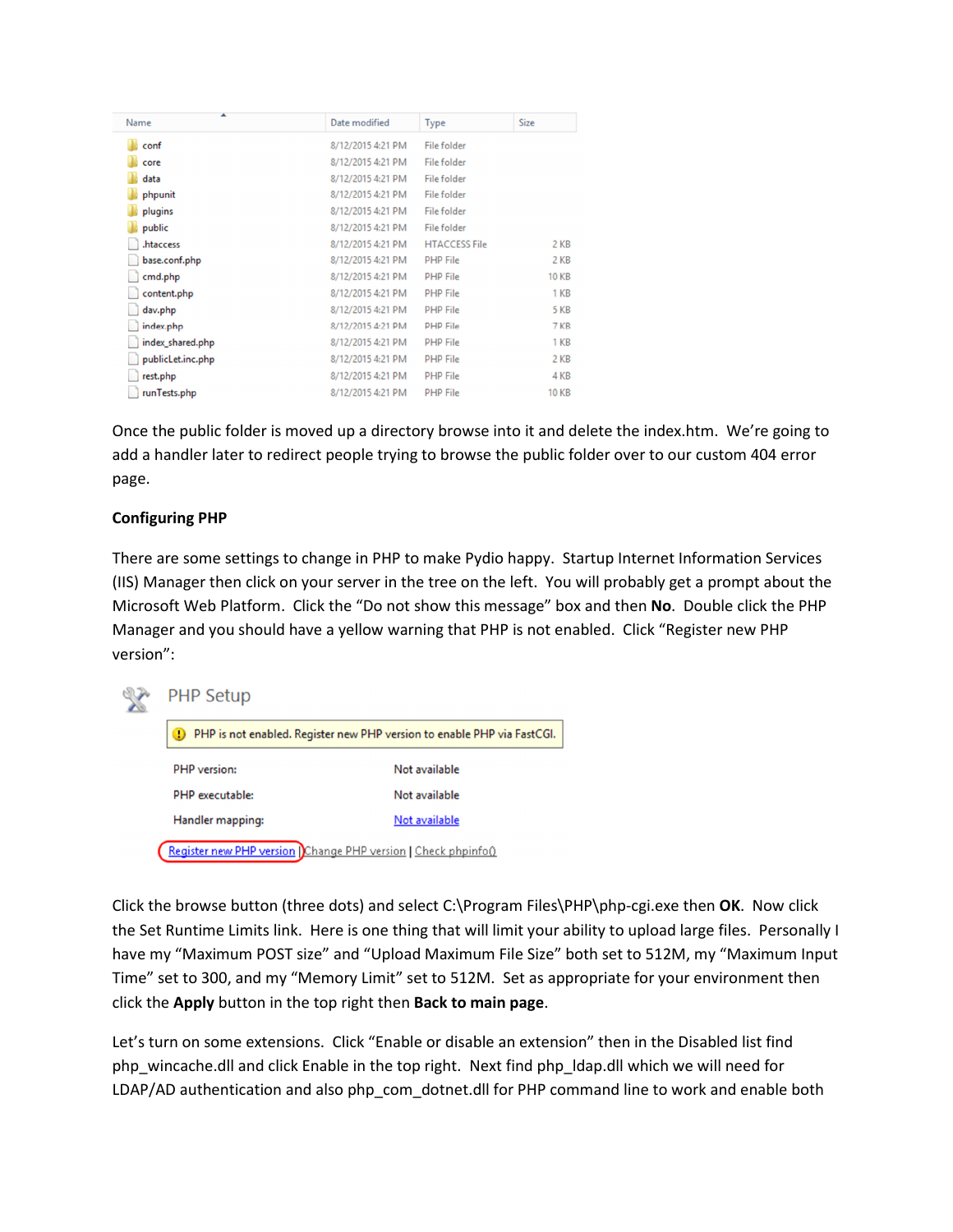of those. Also if you will be using the email function find php\_snmp.dll and enable that and php\_exif.dll if you plan on handling images (probably). Click Back to main page.

I have found that PHP does not have access to the default temp directory on a 2012 R2 server so we will switch this to another directory and give Pydio write access to it. While still in the PHP Manager click "Manage all settings" then find "upload tmp dir" in the list. Change this value to "C:\inetpub\temp". Then find "session.save path" and change that to "C:\inetpub\temp\sessions".

Lastly is output buffering which is recommended to be turned off. Look for "output\_buffering" and change it from the default of 4096 to "Off". While you're in here if you will be using the email functions of PHP look for SMTP and change that to your server and smtp\_port if you use something other than the default of port 25.

Once all these changes are done PHP should be configured correctly for Pydio

## Creating the Application Pool

You should still be in the IIS Manager. On top left menu select "Application Pools" then right click it and select "Add Application Pool…". For the name enter pydio and change the .Net CLR version to "No Managed Code" then click OK.

## Creating the Site

On the left side highlight "Sites" then right click it and select "Add Website…". Enter a name for your site, again I'll be using cloud.mydomain.com to match my directory name. Click the "Select…" button on the right and select the "pydio" application pool you created in the last step then OK. Click the browse button for the physical path (three dots) and select your directory under C:\inetpub\wwwroot\(pydio directory) and then OK. Under the binding enter the host name that will be used. Again for mine I am entering cloud.mydomain.com. Click OK.

Once created expand out "Sites" and select your pydio site. Double click the "Authentication" button then right click "Anonymous Authentication" and select "Edit…". Check off "Application pool identity" and click OK.

# Setup Folder Permissions

Time to set some folder permissions for Pydio. Navigate to your C:\inetpub folder. First right click the temp directory and go to **Properties**. Click the **Security** tab then click **Edit.** Click Add then under Locations... make sure the server is selected at the top. In the object names field enter "iis apppool\pydio" then Check Names. It should resolve to just "pydio". Click OK then give this user Modify writes to the temp folder and click OK twice. Now navigate into the temp folder and add a new folder called "sessions". That should take care of our temp file locations.

Go up a directory and then navigate to your wwwroot directory which should be c:\inetpub\wwwroot. From here right click your Pydio folder and select Properties then click the Security tab. Click the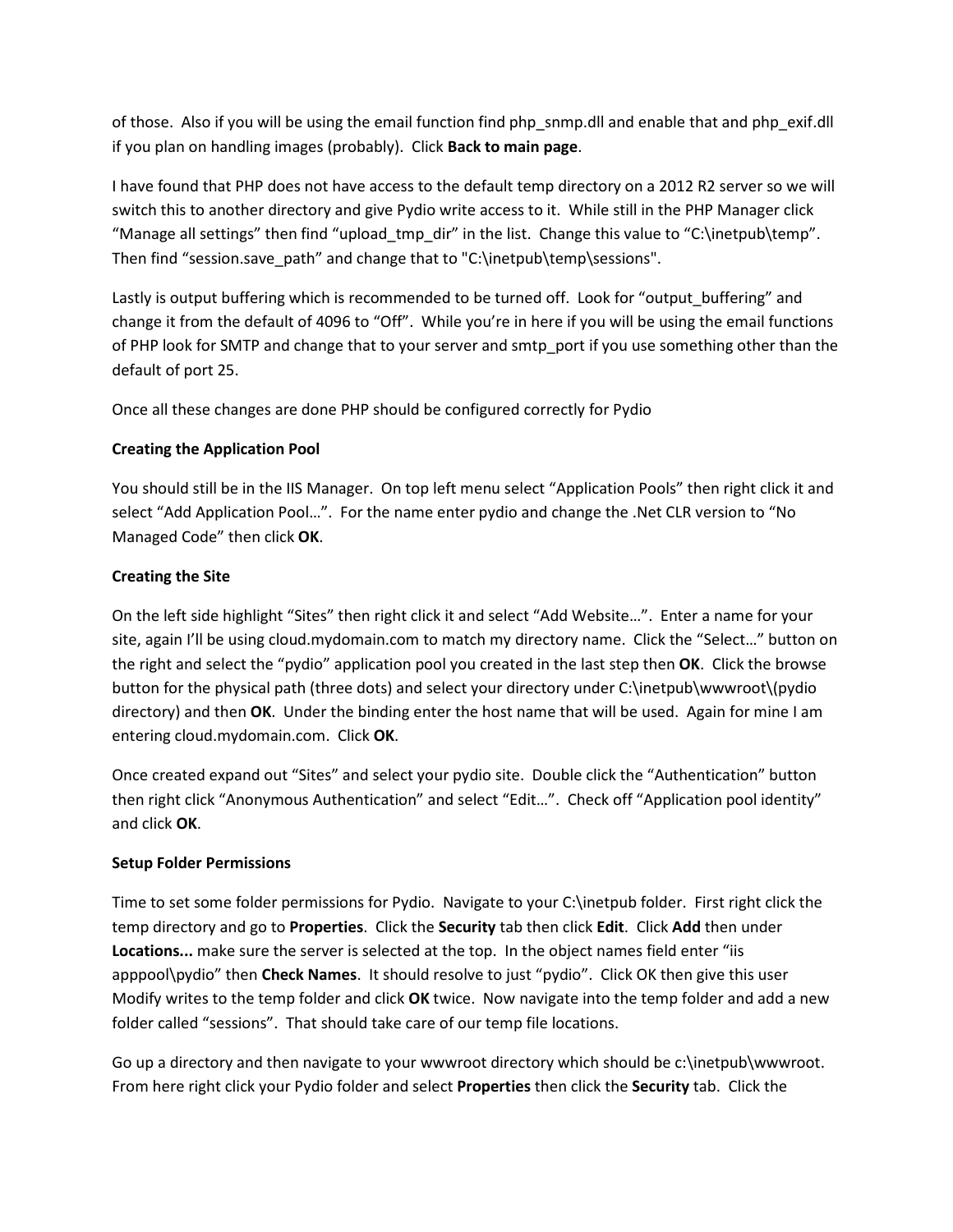Advanced button at the bottom then Disable Inheritance. Select to Convert inherited permissions into explicit permissions on this object then check the box marked "Replace all child permission..." then OK. You will get a warning. Click Yes. Click the Edit button back on the Security tab, find the "IIS\_IUSRS" group, and Remove. Now click Add and add the pydio application identity (iis apppool\pydio) as you did above for the temp directory. Leave the default rights of read and no write access then click OK twice.

Now we have to give the pydio application pool identity write access to the data and public directories. Go into pydio folder, right click the data directory, and edit your pydio identity to have Modify rights by clicking Edit then adding the modify right for the pydio user then do the same for the public folder.

### Add our Web.Config Files

For the data and public folders we need to create a web.config file to both protect our data and also make our rewrite rules work. By default you cannot see file extensions so in Explorer click the View menu then check off File name extensions. Create a new web.config file for each location and in the first notice the setting called maxAllaowedContentLength in the root web.config file. This defaults to 30M through the GUI and in my example its set for 512M. This will also prevent uploads larger then this value so adjust accordingly:

# C:\inetpub\wwwroot\pydio\web.config

```
<?xml version="1.0" encoding="UTF-8"?> 
<configuration> 
     <system.webServer> 
         <security> 
             <requestFiltering> 
                  <hiddenSegments> 
                      <add segment="data" /> 
                  </hiddenSegments> 
                  <requestLimits maxAllowedContentLength="512000000" /> 
              </requestFiltering> 
         </security> 
         <rewrite> 
              <rules> 
                  <rule name="Pydio-Rule-1" stopProcessing="true"> 
                       <match url="^shares" ignoreCase="false" /> 
                      <conditions logicalGrouping="MatchAll"> 
                          <add input="{REQUEST_FILENAME}" matchType="IsFile" 
ignoreCase="false" negate="true" /> 
                          <add input="{REQUEST_FILENAME}" 
matchType="IsDirectory" ignoreCase="false" negate="true" /> 
                      </conditions> 
                       <action type="Rewrite" url="./dav.php" /> 
                  </rule> 
                  <rule name="Pydio-Rule-2" stopProcessing="true"> 
                       <match url="^api" ignoreCase="false" /> 
                      <action type="Rewrite" url="./rest.php" /> 
                 \langlerule\rangle <rule name="Pydio-Rule-3" stopProcessing="true"> 
                       <match url="^user" ignoreCase="false" />
```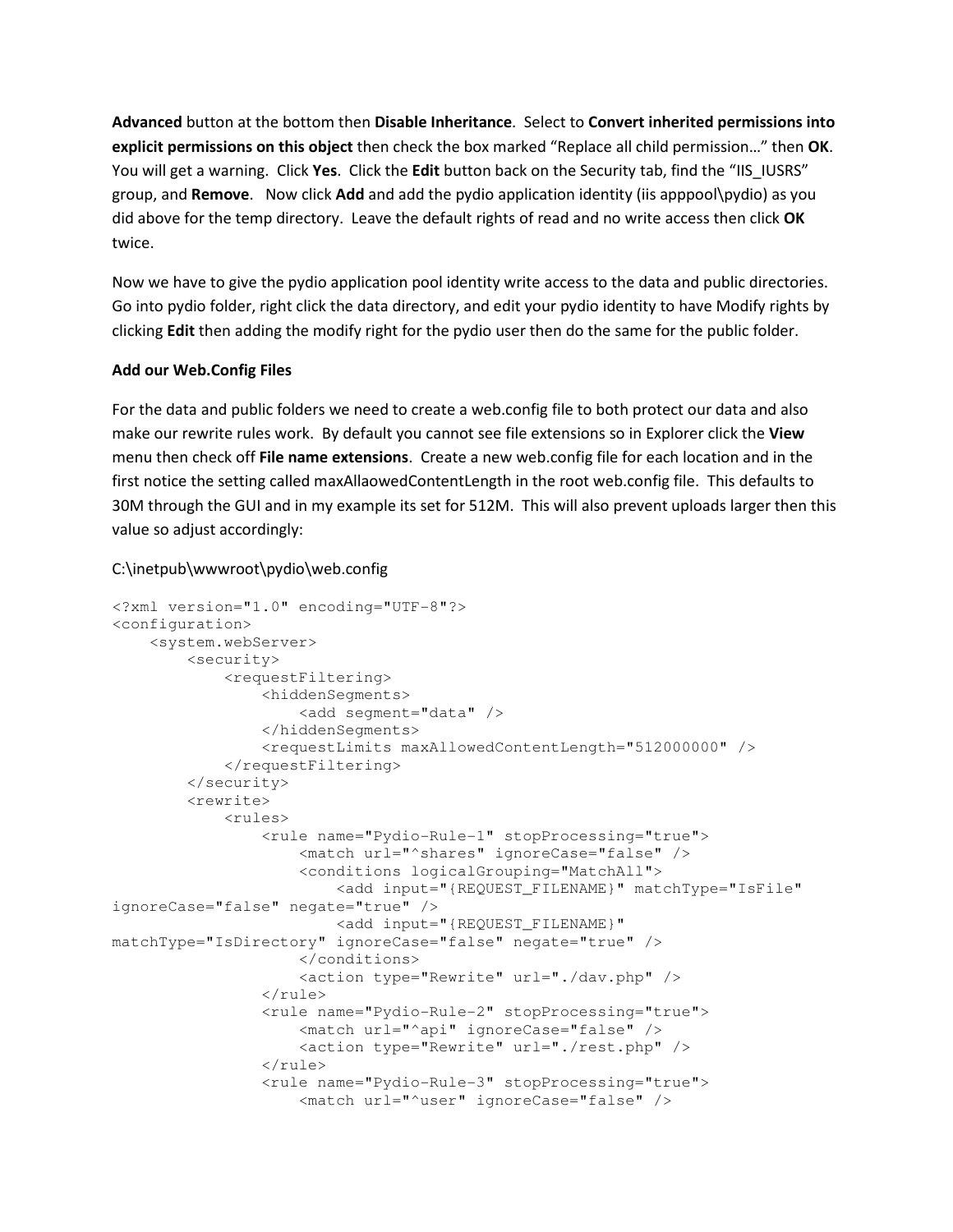```
 <action type="Rewrite" 
url="./index.php?get_action=user_access_point" appendQueryString="false" /> 
                  </rule> 
                  <rule name="Pydio-Rule-4" stopProcessing="true"> 
                      <match url="(.*)" ignoreCase="false" /> 
                      <conditions logicalGrouping="MatchAll"> 
                          <add input="{URL}" pattern="^/pydio6/index" 
ignoreCase="false" negate="true" /> 
                          <add input="{URL}" pattern="^/pydio6/plugins" 
ignoreCase="false" negate="true" /> 
                          <add input="{URL}" 
pattern="^/pydio6/dashboard|^/pydio6/welcome|^/pydio6/settings|^/pydio6/ws-" 
ignoreCase="false" /> 
                      </conditions> 
                      <action type="Rewrite" url="index.php" /> 
                  </rule> 
              </rules> 
         </rewrite> 
     </system.webServer> 
</configuration>
```
#### C:\inetpub\wwwroot\pydio\public\web.config

```
<?xml version="1.0" encoding="UTF-8"?> 
<configuration> 
     <system.webServer> 
         <rewrite> 
             <rules> 
                  <rule name="Pydio-Public-Folder-Rule-1"> 
                      <match url="^([a-zA-Z0-9_-]+)\.php$" ignoreCase="false" 
/> 
                      <conditions logicalGrouping="MatchAll"> 
                          <add input="{REQUEST_FILENAME}" matchType="IsFile" 
ignoreCase="false" negate="true" /> 
                          <add input="{REQUEST_FILENAME}" 
matchType="IsDirectory" ignoreCase="false" negate="true" /> 
                      </conditions> 
                      <action type="Rewrite" url="share.php?hash={R:1}" 
appendQueryString="true" /> 
                 \langlerule>
                  <rule name="Pydio-Public-Folder-Rule-2"> 
                     <match url="^([a-zA-Z0-9 -]+)--([a-z]+)$"
ignoreCase="false" /> 
                      <action type="Rewrite" 
url="share.php?hash={R:1}&lang={R:2}" appendQueryString="true" />
                  </rule> 
                  <rule name="Pydio-Public-Folder-Rule-3"> 
                      <match url="^([a-zA-Z0-9_-]+)$" ignoreCase="false" /> 
                      <action type="Rewrite" url="share.php?hash={R:1}" 
appendQueryString="true" /> 
                 \langlerule>
              </rules> 
         </rewrite> 
         <httpErrors> 
                 <remove statusCode="404" subStatusCode="-1" />
```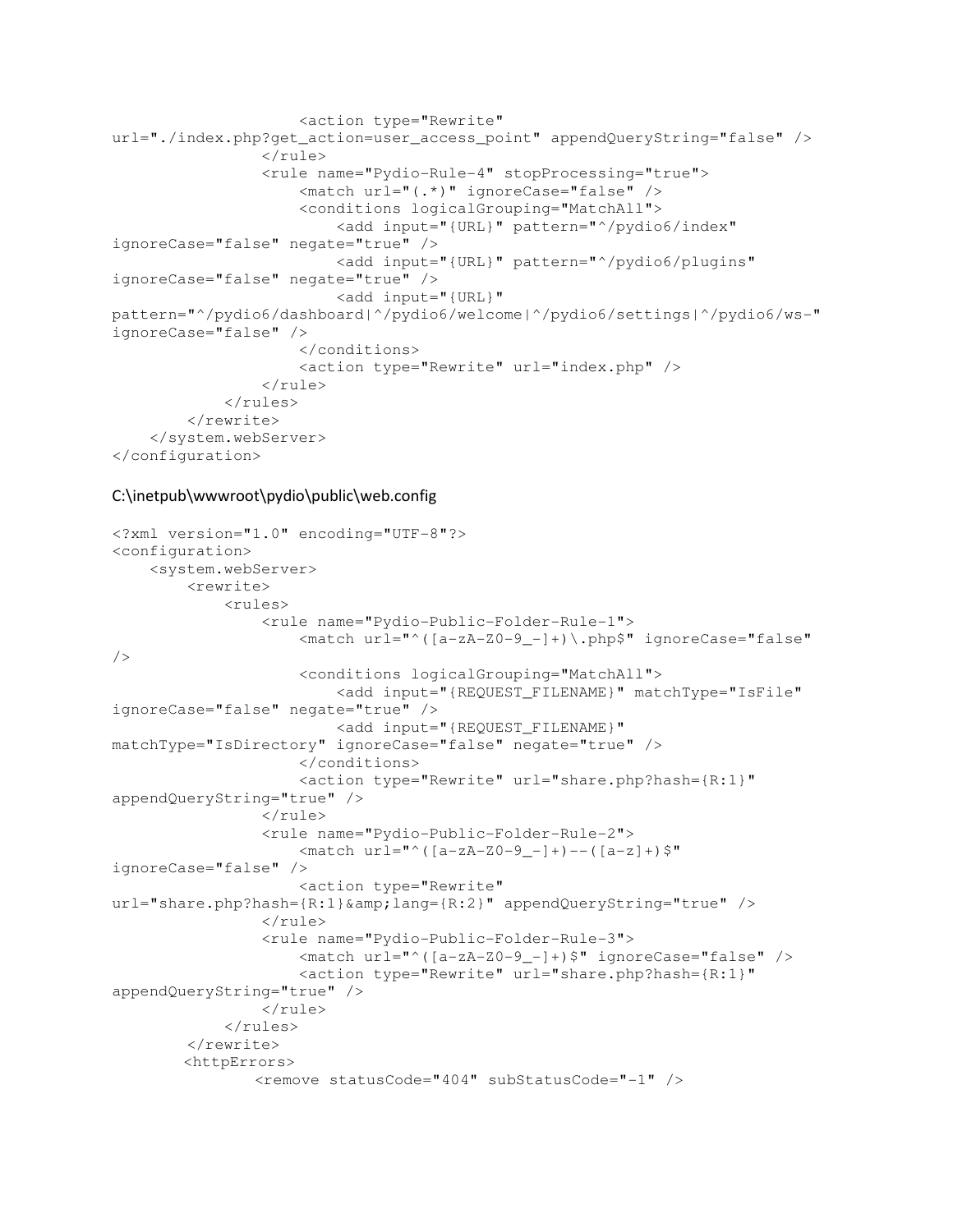```
 <error statusCode="404" prefixLanguageFilePath=""
path="/public/404.html" responseMode="ExecuteURL" /> 
                <remove statusCode="403" subStatusCode="-1" /> 
                 <error statusCode="403" prefixLanguageFilePath=""
path="/public/404.html" responseMode="ExecuteURL" /> 
        </httpErrors> 
     </system.webServer> 
</configuration>
```
#### Create the pydio database in MySQL

Start up the MySQL command line. Enter in the root password you wrote down earlier and then at the command prompt enter the following to create a database named pydio with a user (pydiouser) and password (mypydiopw) that has access to this database:

```
CREATE DATABASE pydio; 
CREATE USER "pydiouser"@"localhost" IDENTIFIED BY "mypydiopw"; 
GRANT ALL PRIVILEGES ON pydio.* TO "pydiouser"@"localhost";
```
Type exit to close the command prompt.

#### Enable PHP to run from the command line

Pydio can use the PHP command line to offload some tasks. We have already enabled the PHP extension needed for this and now need to add PHP to the systems path variable and registry. First open up Control Panel -> System and Security -> System then on the left click "Advanced system settings". At the bottom click "Environment Variables…". At the bottom under "System Variables" find the "Path", highlight it, and click "Edit". Scroll to the end and add a semicolon then the path to your PHP install which if you have been following along is "C:\Program Files\PHP". Click OK and then find "PATHEXT", highlight it, and click "Edit". Scroll to the end and add a semicolon then ".PHP" and click OK. Click OK two more times to exit the System Properties page then close the System screen.

One last thing to do is add a PHP association to windows. Save the following contents to a file called "PHPCLI.reg" to your servers desktop:

```
Windows Registry Editor Version 5.00 
[HKEY_LOCAL_MACHINE\SOFTWARE\Classes\.php] 
A = "phpfile""Content Type"="application/php" 
[HKEY_LOCAL_MACHINE\SOFTWARE\Classes\phpfile] 
@="PHP Script" 
"EditFlags"=dword:00000000 
"BrowserFlags"=dword:00000008 
"AlwaysShowExt"=""
[HKEY_LOCAL_MACHINE\SOFTWARE\Classes\phpfile\DefaultIcon] 
@="C:\\Program Files\\PHP\\php-win.exe,0" 
[HKEY_LOCAL_MACHINE\SOFTWARE\Classes\phpfile\shell]
@="Open"
```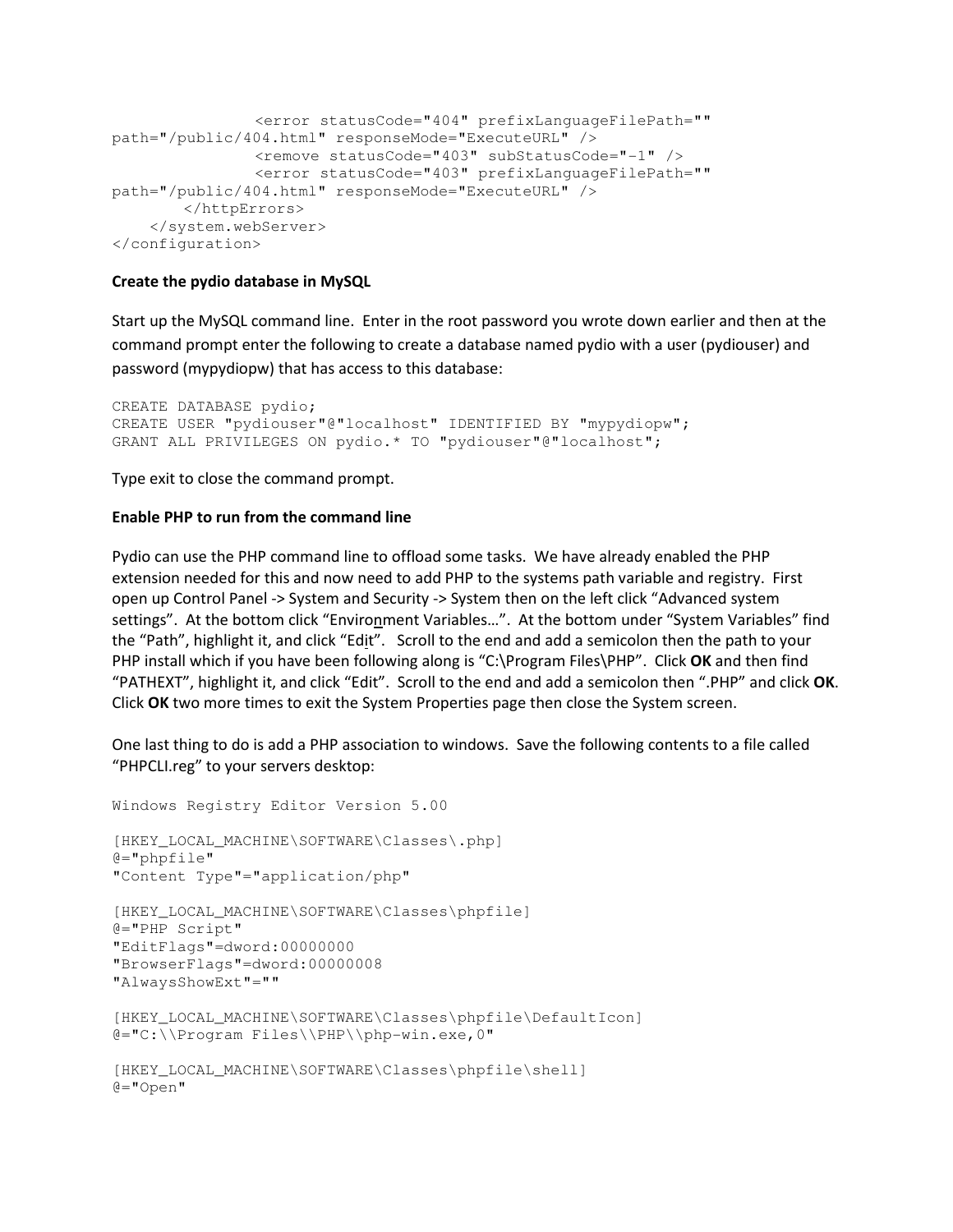[HKEY\_LOCAL\_MACHINE\SOFTWARE\Classes\phpfile\shell\Open] @="&Open"

[HKEY\_LOCAL\_MACHINE\SOFTWARE\Classes\phpfile\shell\Open\command] @="\"C:\\Program Files\\PHP\\php.exe\" -f \"%1\" -- %~2"

Once saved double click the file to import the information into your registry and you should now be able to execute any PHP file from any path without having to call php.exe directly.

Reboot to let the new settings take effect.

#### Start the Pydio Install Wizard and finish the install

All our setup should be done. Browse to your pydio installation using the full URL, in my example its http://cloud.mydomain.com/. You will be presented with a check of the requirements for installation of pydio which should have no errors after following the steps above although you might have a warning for SSL. If you have any red errors then something is wrong and they need to be fixed before continuing, make sure you followed all the steps above correctly.

Click the link that says "click here to continue to Pydio" to start the wizard. At the first screen pick your language and then "Start Wizard". You may want to change the application title, I changed mine to "MyDomain Cloud Storage" and same with the welcome message. For the admin login and password pick whatever you want, this will only be used for the initial setup as we will be switching to LDAP/AD for future access. Click the next arrow.

For configurations storage we will be using MySQL. For the host change it from localhost to 127.0.01. For the database name, user, and password use the information in the step above (pydio, pydiouser, and mypydiopw). For Use MySQLi check Yes. Click "Test Connection" and verify it works. If not make sure your MySQL database setup was correct. Once it works click the next arrow.

Enable emailing if you plan on having that functionality and select "Mail" for the PHP Mailer. Put in an email account you want to send general notifications from. I use DoNotReply@Cloud.MyDomain.com. You can test this by clicking the "Try sending an email with the configured data" button but make sure you use your own email address when you test this. You can also select a default language if it's other than English.

Click the Install Pydio button to apply all these settings. If it comes back telling you know it cannot write to the .htaccess file then copy the contents as it instructs you to do and manually paste it into C:\inetpub\wwwroot\pydio\.htaccess then refresh the page.

You should get a login page. Login as the administrator that you just defined.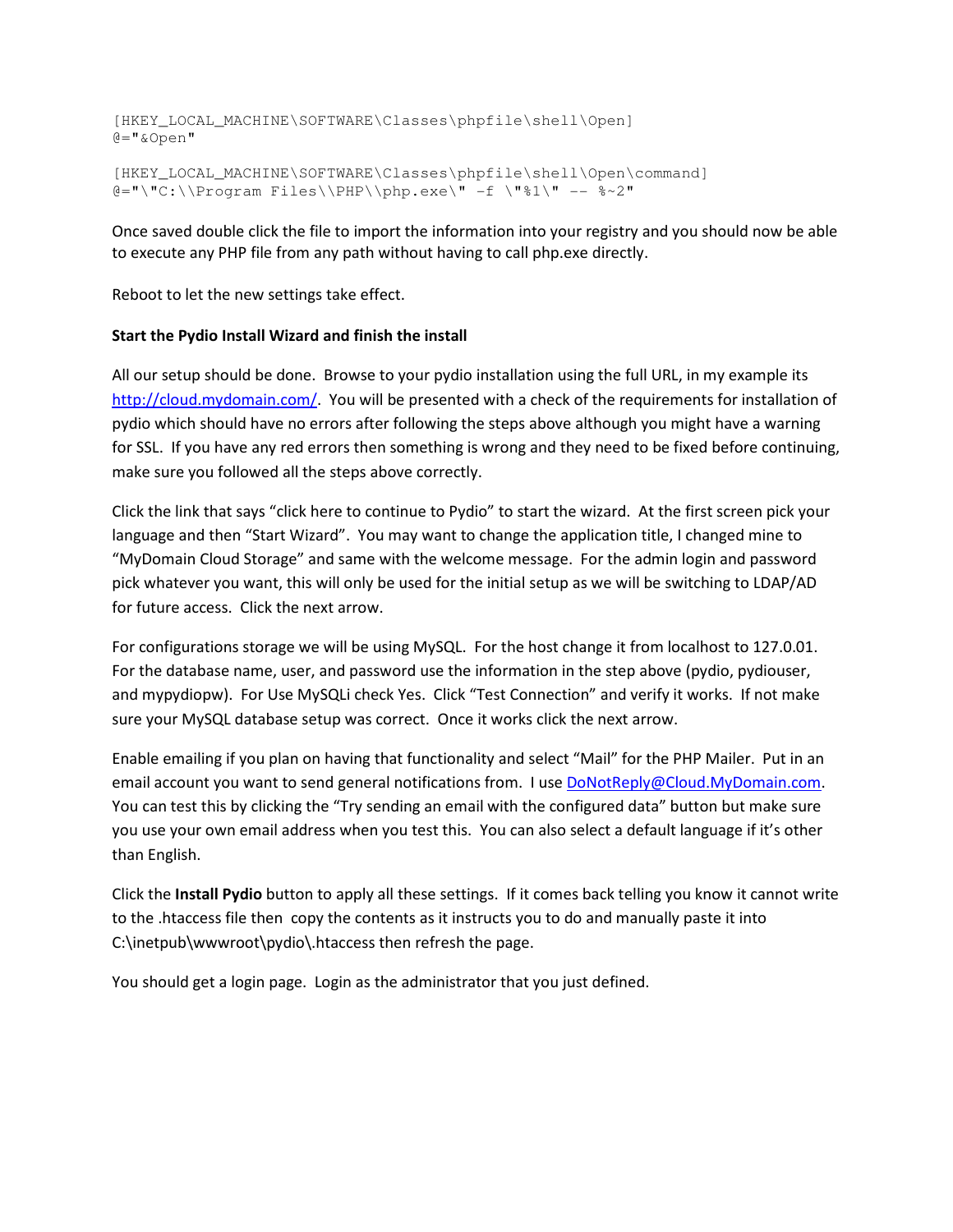### Setting up LDAP access

In my scenario I will be setting up LDAP access for my users. I don't want ANY local users. In fact after this step and a reboot of the server the default admin login will no longer work. After this we will lock down some of the interface so users can't change their account (the info will come from Active Directory…we don't want them to change anything).

You should be logged in as the administrator. Click the admin drop down in the top right then Settings. Click Application Parameters then Application Core. Double click Authentication and change as follows:

Generic Features – Store Credentials in Session: If you are going to use SMB to access another Windows server file shares then switch this to Yes.

Login Form - Secure Login Form: I recommend switching this to Yes

Main Instance (I'm only listing one that I am changing. Use defaults for the rest)

- Instance Type: LDAP/AD Directory
- LDAP URL: enter your primary domain controllers FQDN such as DC.mydomain.com
- Protocol: leave on standard unless you are using LDAPS
- LDAP Port: 389 for standard. 636 for LDAPS
- LDAP Bind Username: This is the full path to your user. If you create a service user called "LDAP Lookup" in a OU called "Service Accounts" for your domain "mycompany.com" it will look something like "CN=LDAP Lookup,OU=Service Accounts,DC=mycompany,DC=com"
- LDAP Bind Password: The login password for the above user
- People DN: The OU to search for users such as "OU=Users, DC=mycompany, DC=com"
- LDAP Filter: Filter to use against your users. You can use the default or use mine, it works well to pull all users that have an email address assigned so it filters out most of my service accounts: "(&(|(objectClass=person))(mail=\*))"
- User Attribute: The attribute that the users will use to login. I default to sAMAccountname, you might use mail.
- Groups DN: The OU to search for groups you want available for assigning to workspaces.
- Group Attribute: The attribute for listing the group names. I use sAMAccountName.
- Role Prefix (for memberof): The prefix that will be used on the roles that are pulled from AD. I recommend using "ldap\_" so you can easily tell where they came from.
- LDAP Attribute: I recommend adding three. The first will map your users real name to the user display name, the second will map their email address, and the third will be used for the AD group membership
	- o LDAP Attribute: displayName / Mapping Type: Plugin Parameter / Plugin parameter: core.conf/USER\_DISPLAY\_NAME
	- o LDAP Attribute: mail / Mapping Type: Plugin Parameter / Plugin parameter: core.conf/email
	- o LDAP Attribute: MemberOf / Mapping Type: Role Id / Plugin parameter: (Blank)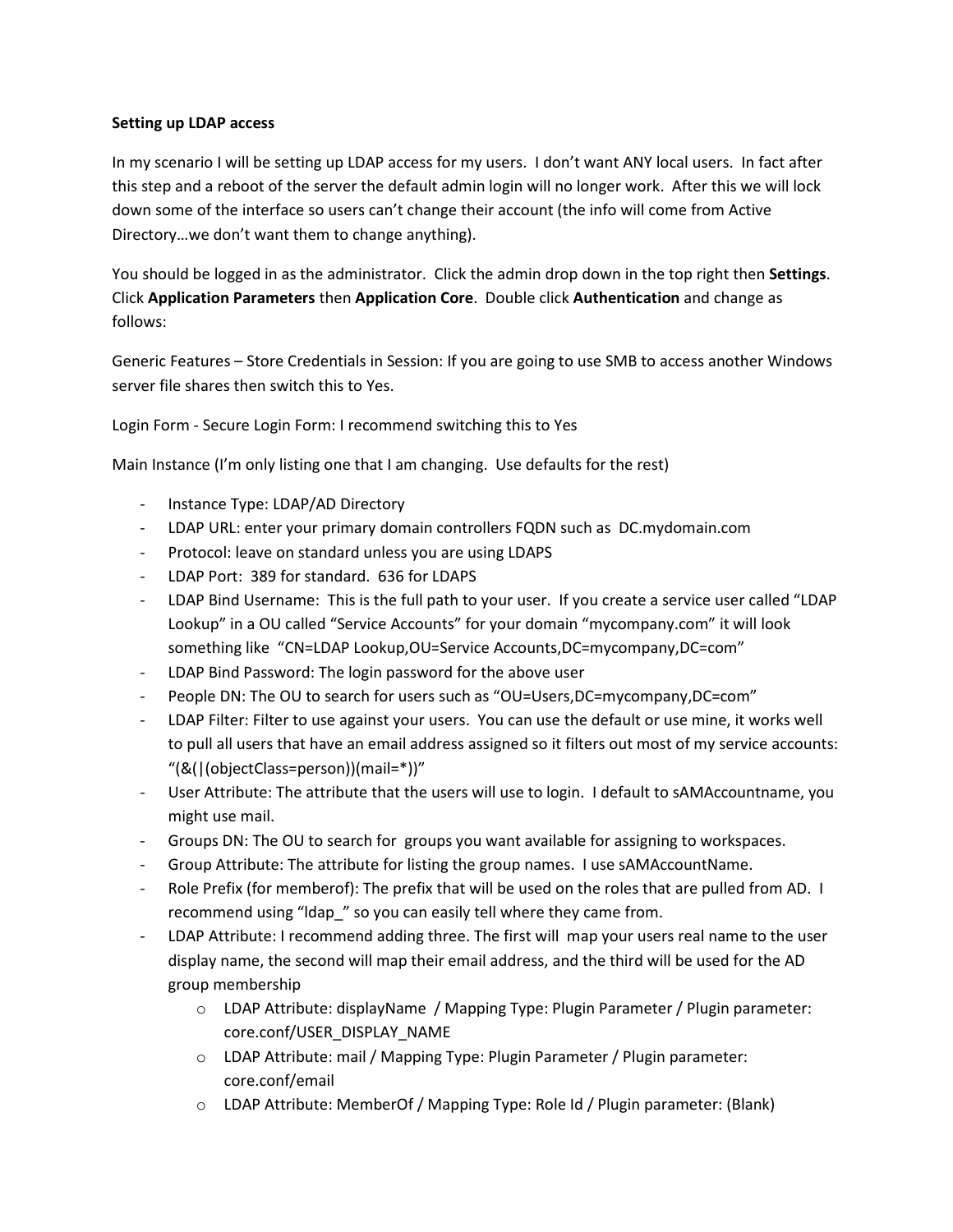- Fake MemberOf: Switch to No
- Search Users by Attribute: I usually use "displayName,givenName,cn"

Hit Save then scroll back down to "Test User", enter a known user ID or email if that's what you chose for user attribute, and click "Try to connect to LDAP". It should be successful. If not figure out what is wrong in your LDAP/AD config before proceeding.

We cannot publicly share files until a secondary form of authentication is setup. Scroll to the bottom of the Authentication screen and under "Secondary Instance Mode" pick Master/Slave. For Cache master users select No. Under "User Listing" switch to Master Only then for "Instance Type" select DB Auth Storage. Click Install SQL Tables then Save.

VERY IMPORTANT: Since I am only using LDAP/AD authentication at this point, and the secondary is only for the public links to work, the default admin login will not work once you log out and your session is destroyed. This is how I want my setup as I rather control all users through AD and not have a second set of users in Pydio. So the next thing to do is assign one of your AD users an administrator so you can get back in after you log out of the default admin account.

Under "Workspaces & Users" click "People" on the left and you should have your user list from AD. If not click the refresh button to refresh the list. Select one of your users in the list, probably yourself, and then click Edit. Under "Special Profile" select "Administrator" then Save. Open a different browser on your system or connect from another system, navigate to the site, and verify your AD user can login and has administrative rights with a "My Settings" option.

### Setup our default Role to lock down the user

Now to setup the default role and lock out some stuff I don't want my users getting into. On the left under "Workspaces & Users" click "Roles". Double click the "Root Role". Enter in a country, language, and default repository. I personally have users default to their My Files. Click on the ACL and for my users I deny the default Common Files (I'll create my own later) along with My Account. I leave My Files, Home, and Shared Files as read write. Click the **Actions** tab. Now to lock the user out of the My Account screen since all our info is coming from AD. Select Conf.sql - switch to user dashboard (My Account) – All Workspaces and Add Action. Click Save and the "My Account" option should not be there when a user logs in.

### Change the public share location and links

Because we are using a non-standard public file location we need to tell Pydio where that now is. While in Settings navigate to Application Parameters -> Application Core -> Pydio Main Options. Change your download folder to remove the data subdirectory as such:

# AJXP\_INSTALL\_PATH/public

Also hard code the public link in to your URL with the public subdirectory afterward: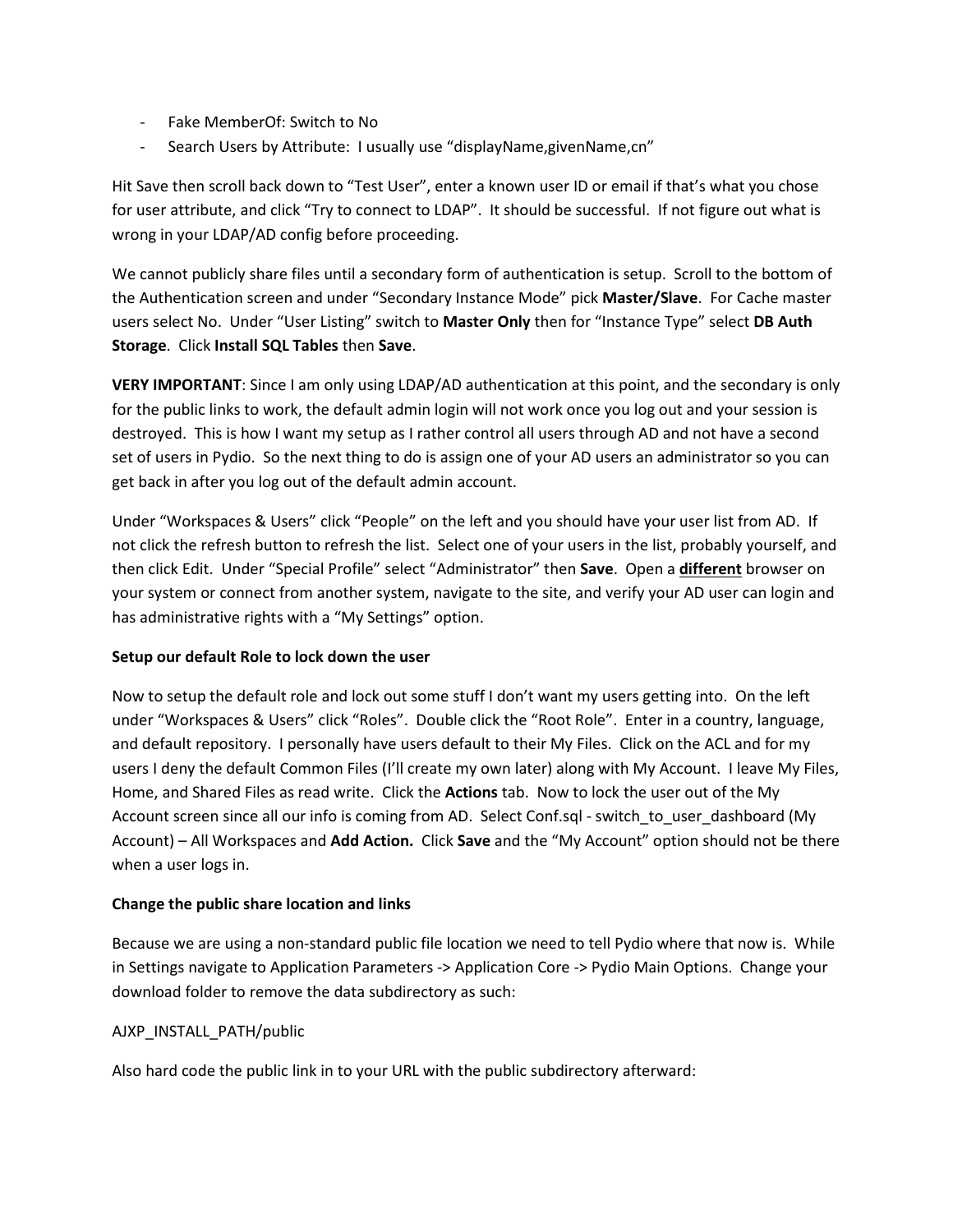### http://cloud.mydomain.com/public

Personally while I'm in here I also disable Zip Creation because I don't want people downloading massive amounts of files as a zip. Click Save when down.

## **Testing**

Login as a non-administrator AD account and you should find your correct AD name pops up in the top right and there is no My Account option. Upload a file to your My Files workspace and then share it out. It should generate an "http://cloud.mydomain.com/public/7adbe5" link which if you paste into a different browser or another system should redirect to the file. Click the Invite button and type in your email address and send. Test the link in your email also.

### Some extra customizations

I have a lot of customizations that work for me but might not for you. If you are happy with your Pydio install and want to play then you should stop here. However I have found for a business certain things don't make sense to allow and have disabled them. Here are some of them and how to disable.

Under "Workspaces & Users" -> "Roles" -> "Root Role" -> Actions list:

No downloading files chunked: access.fs – download\_chunk – All Workspaces No copying files: access.fs – copy – All Workspaces No moving files: access.fs – move – All Workspaces

I also have some workspaces where I want people to be able to share files but NOT folders or multiple files at once. These are company-wide shared workspaces with everyone having read access so I lock out minisites for those:

Company "shared" folders: action.share – share-folder-minisite-public – (Shared Workspaces) Company "shared" folders: action.share – share-selection-minisite – (Shared Workspaces)

Personally I want my users to be able to share out mini sites for their own files and allow customers and vendors upload rights but I don't want them to create new workspaces. I change that under "Application Parameters" -> "Feature plugins" -> "Action plugins" -> "Sharing Features"

Folder Sharing -> Enable Folder Sharing -> Change to Minisites Only

At the same time I don't want shared links sitting out there forever:

Link Generation -> Maximum File Expiration Limit -> xx days (I set for 90).

Lastly I do not want my users to have a recycle bin in their "My Files". That's removed by editing the "bootstrap repositories.php" file under the conf subdirectory and changing the "RECYCLE\_BIN" setting from 'recycle bin' to an empty string ( ").